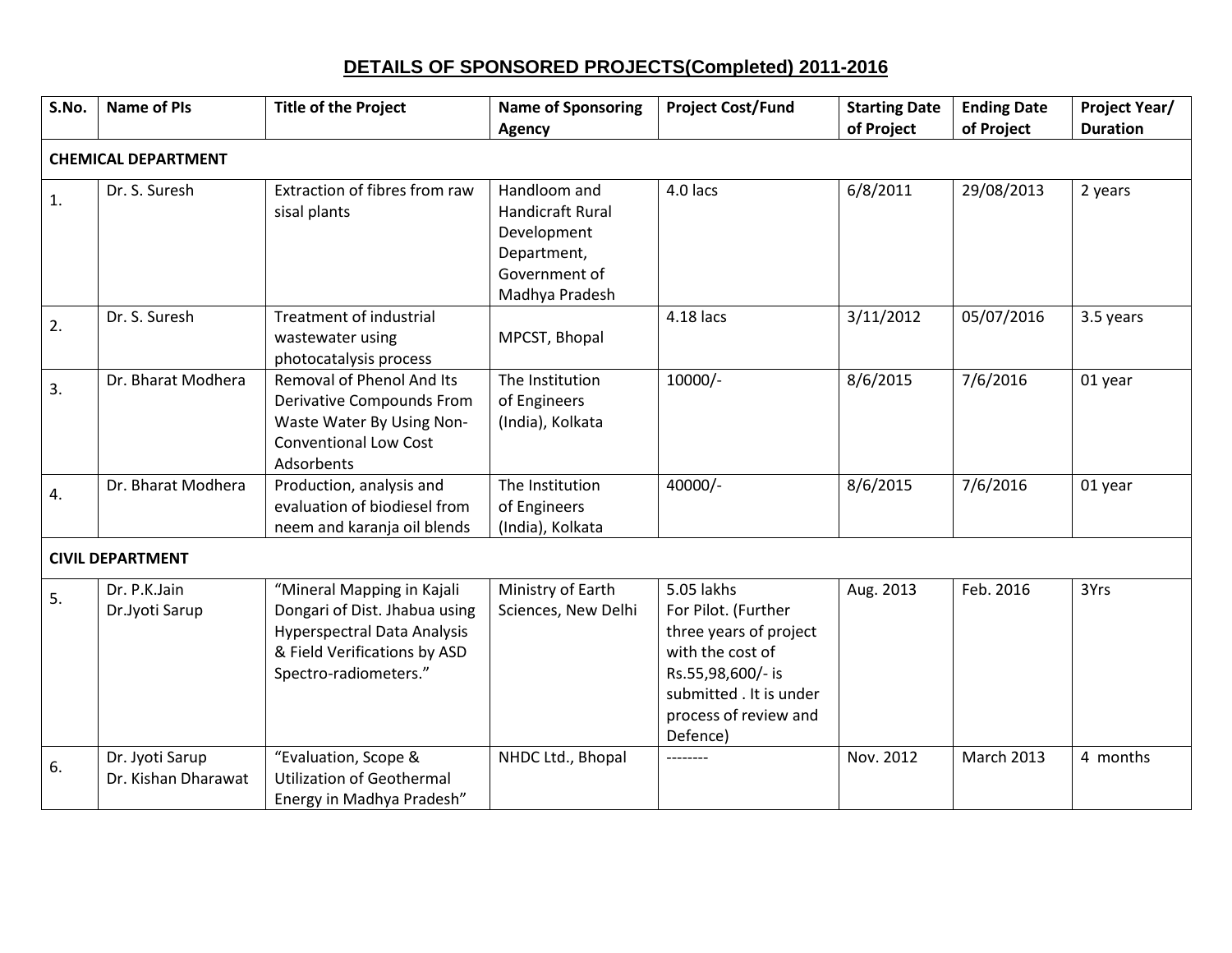| $\overline{7}$ .                           | Dr. Rakesh Kumar                                            | A study on the use of<br>nanotechnology additive for<br>soil modification                                                                                       | Zydex Industries<br>Vadodra            | 2.0 Lakhs      | 28 Oct. 2014      | Dec.2015          | 1 Year       |  |  |
|--------------------------------------------|-------------------------------------------------------------|-----------------------------------------------------------------------------------------------------------------------------------------------------------------|----------------------------------------|----------------|-------------------|-------------------|--------------|--|--|
| <b>CHEMISTRY</b>                           |                                                             |                                                                                                                                                                 |                                        |                |                   |                   |              |  |  |
| 8.                                         | Dr. Amit Dubey<br>& Dr. Rajnish<br>Kurchania                | Synthesis and<br>Characterization of<br><b>Functionalized Ordered</b><br>Mesoporous Silica Nano-<br>composites for Advanced<br>Applications                     | <b>MPCST</b>                           | 4.78L          | April, 2011       | March, 2014       | 3 Year       |  |  |
| 9.                                         | Dr. Amit Dubey<br><b>COMPUTER SCIENCE &amp; ENGINEERING</b> | Structure-Activity<br>relationship of functionalized<br>nanoporous carbons and<br>their polymeric nano-<br>composites for significant<br>organic transformation | <b>CSIR</b>                            | 11.27L         | December,<br>2012 | December,<br>2015 | 3 Year       |  |  |
|                                            |                                                             |                                                                                                                                                                 |                                        |                |                   |                   |              |  |  |
| 10.                                        | Dr. Nilay Khare                                             | High Performance GPU<br>Accelerator (Research Grant)                                                                                                            | <b>NVIDIA Developers</b><br>India Ltd. | Rs. 2,11,550/- | Aug 2016          |                   | Completed    |  |  |
| <b>ELECTRONICS &amp; COMM. ENGINEERING</b> |                                                             |                                                                                                                                                                 |                                        |                |                   |                   |              |  |  |
| 11.                                        | Prof. Laxmi Kumre<br>Dr. Ajay Somkuwar                      | Model Based design to<br>accelerate HDL application<br>for development of logic chip<br>design                                                                  | <b>MHRD</b>                            | 5.50 Lacs      | 2010              | 2012              | 2 year       |  |  |
| 12.                                        | HOD ECE                                                     | Special Manpower<br>development program<br>(SMDP) VLSI                                                                                                          | DeitY                                  | 30.40 Lacs     | 2006              | 2013              | 7 years      |  |  |
| 13.                                        | Dr. Arvind Rajawat                                          | <b>Embedded System Design</b><br>Center development                                                                                                             | MANIT, MHRD                            | 25.00 Lacs     | 2010              | 2011              | 1 year       |  |  |
| 14.                                        | Dr. Jyoti Singhai<br>Dr. Dheeraj Agrawal                    | Image Processing" Grant in<br>Aid project                                                                                                                       | <b>MHRD</b>                            | 24.00 Lacs     | 2010              | 2011              | 1 year       |  |  |
| 15.                                        | Dr. Aditya Goel<br>Prof. Lalita Gupta                       | <b>Broad band multimedia</b><br>signal processing and<br>application                                                                                            | MANIT, MHRD                            | 12.10 Lacs     | 2010              | 2011              | <b>1year</b> |  |  |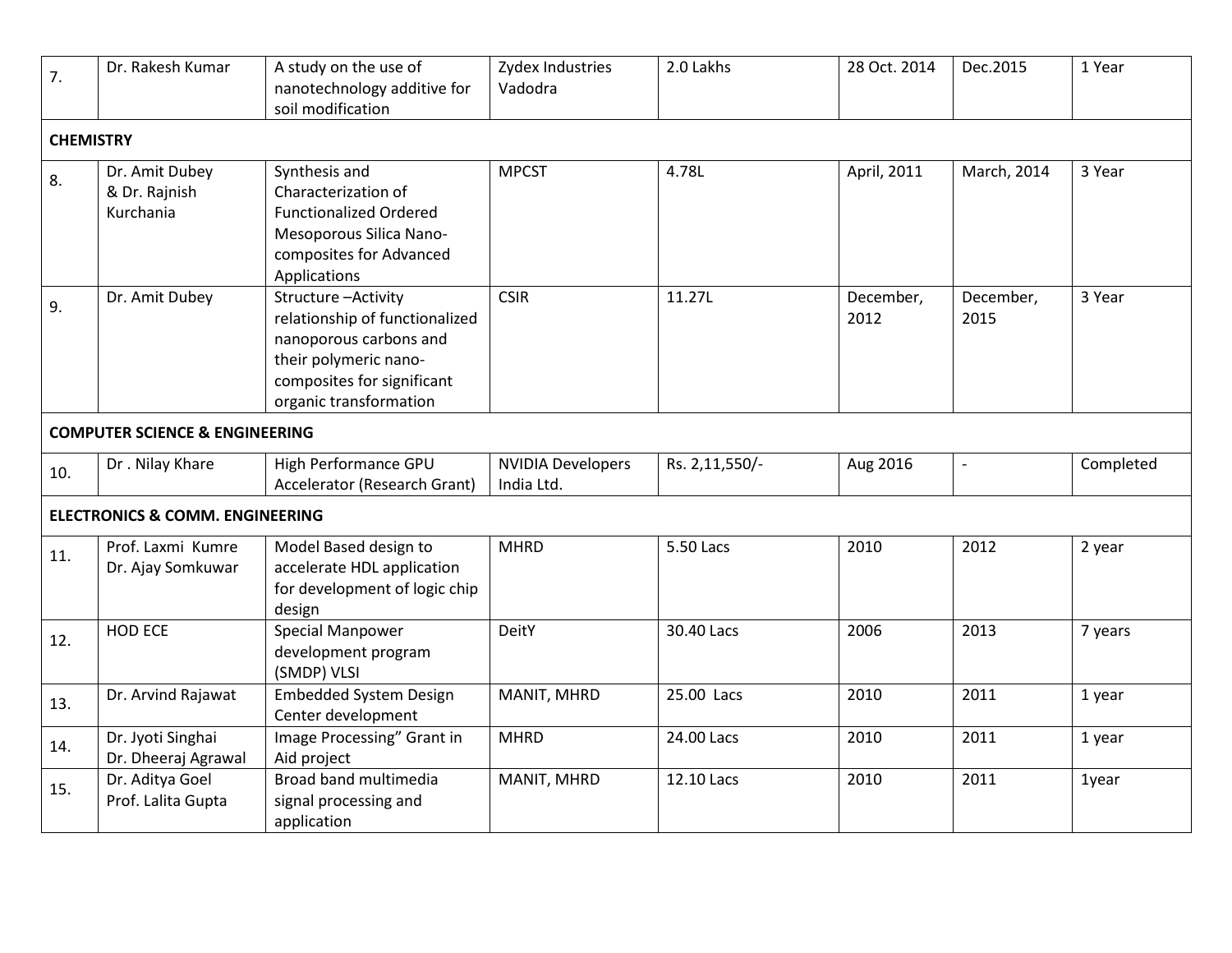| 16.                       | Dr. Jyoti Singhai<br>Dr. Dheeraj Agrawal          | Strengthening and<br>development of research<br>Laboratories for Image                | <b>MHRD</b>            | 17.00 Lacs                                    | 2011        | 2012        | 1 year   |  |  |
|---------------------------|---------------------------------------------------|---------------------------------------------------------------------------------------|------------------------|-----------------------------------------------|-------------|-------------|----------|--|--|
|                           |                                                   | processing lab                                                                        |                        |                                               |             |             |          |  |  |
| 17.                       | Dr. Jyoti Singhai                                 | Psychoacoustic model based<br>Audio Data Compression<br>technique                     | <b>AICTE</b>           | 10.50 Lacs                                    | 2008        | 2011        | 3 Year   |  |  |
| 18.                       | Dr. Sangeeta Nakhate<br>Dr. Ajay Somkuwar         | Up-gradation of Antenna &<br>Microwave Lab.                                           | MHRD, MANIT            | 21.00 Lacs                                    | 2011        | 2012        | 1 year   |  |  |
| 19.                       | Dr. Laxmi Kumre                                   | strengbeng thing and<br>Development of Research<br>laboratories                       | <b>MHRD</b>            | 22.00 Lacs                                    | 2011        | 2012        | 1 year   |  |  |
| <b>ENERGY CENTRE</b>      |                                                   |                                                                                       |                        |                                               |             |             |          |  |  |
| 20.                       | Dr.Prashant Baredar                               | Installation and<br>commissioning of 5kW<br><b>Biomass gasification</b>               | <b>TEQIP-II</b>        | 6.615 lakhs                                   | 18.05.2014  | 2014        | 6 months |  |  |
| 21.                       | Dr.K.Sudhakar                                     | <b>National Renewable Energy</b><br>Fellowships                                       | MNRE, Govt. of India   | 9.8 lakhs                                     | 26.12.2013  | 2016        | 3 years  |  |  |
| 22.                       | Dr.Prashant Baredar                               | Installation and<br>commissioning of weather<br>monitoring station                    | <b>TEQIP-II</b>        | 6.7 lakhs                                     | 27.05.2013  | 2013        | 6 months |  |  |
| 23.                       | Dr.K.Sudhakar                                     | Detailed Project report of 50<br>MW Floating solar at West<br>kallada, Kerala         | <b>NHPC</b>            | 5.5 Lakhs                                     | 2015        | 2016        | 1 year   |  |  |
| 24.                       | Dr.K.Sudhakar                                     | Detailed Project report of 70<br>MW solar PV at Kolaras, M.P                          | <b>NHDC</b>            | 5 lakhs                                       | 2016        | 2016        | 6 months |  |  |
| <b>MANAGEMENT STUDIES</b> |                                                   |                                                                                       |                        |                                               |             |             |          |  |  |
| 25.                       | Dr. G.S. Kushwaha                                 | Impact assessment of the<br>advance training for<br>professional                      | <b>DIETY New Delhi</b> | Rs.100,000/-                                  | 30/06/2014  | 13/02/2015  | 1 year   |  |  |
| <b>MATHS &amp; MCA</b>    |                                                   |                                                                                       |                        |                                               |             |             |          |  |  |
| 26.                       | 1. Dr. Mamta<br>Agarwal<br>2. Dr. K. R. Pardasani | <b>Computational Models to</b><br>study temperature<br>distribution in invivo tissues | DST, New Delhi         | Rs. 17.75 Lakhs<br>Revised<br>Rs. 21,09,355/- | 31 May 2013 | 31 May 2016 | 3 years  |  |  |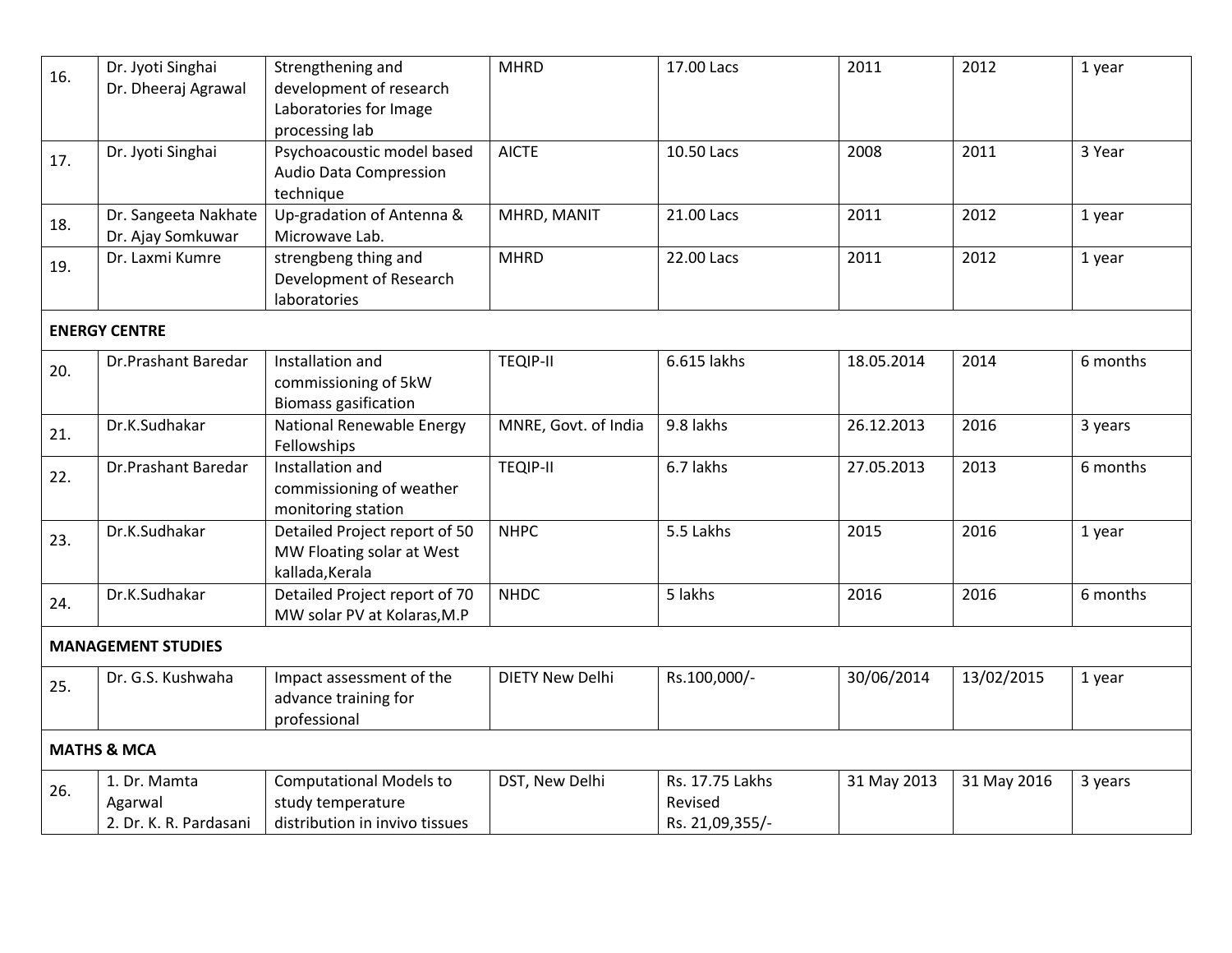|     |                                                                | of extended cylindrical                                                                                                                         |                                                             |                 |             |                   |                                     |
|-----|----------------------------------------------------------------|-------------------------------------------------------------------------------------------------------------------------------------------------|-------------------------------------------------------------|-----------------|-------------|-------------------|-------------------------------------|
|     |                                                                | human organs involving<br>malignant tumors.                                                                                                     |                                                             |                 |             |                   |                                     |
| 27. | Dr. K. R. Pardasani                                            | <b>Computational Models and</b><br>Server for Simulation of Ca2+<br><b>Dynamics in Neuron Cells</b>                                             | CSIR, New Delhi                                             | Rs. 12,92,000/- | 02/02/2011  | 02/02/2014        | 3 years                             |
| 28. | Dr. K. R. Pardasani                                            | <b>Computational Models For</b><br>Simulation of Ca2+ Dynamics<br>In Oocytes                                                                    | UGC, New Delhi                                              | Rs. 9,74,800/-  | 01/02/2011  | 01/02/2014        | 3 years                             |
| 29. | Dr. K. R. Pardasani,<br>Dr Neeru Adlakha &<br>Dr Mamta Agarwal | <b>Thermal Modelling of Cancer</b>                                                                                                              | DST, New Delhi &<br><b>BMWF, Austria</b>                    | Rs 6,78,400/-   | 28/03/20011 | 1/12/2013         | 2 years                             |
| 30. | Dr. R. S. Thakur                                               | <b>Theoretical Computational</b><br>Model for Clustering of<br>Categorical Data                                                                 | MPCST,<br>Bhopal                                            | 3.48 Lac.       | Aug 2012    | 2015              | 02 years<br>$+01$ year<br>Extension |
| 31. | Dr. R. S. Thakur                                               | <b>Computational Models for</b><br>Mining Deterministic and<br><b>Fuzzy Association Rule in</b><br>Large Databases (under Fast<br>Track Scheme) | DST, New Delhi                                              | 18.5 Lac.       | Dec 2012    | <b>March 2016</b> | 3 years                             |
|     | MECHANICAL ENGINEERING DEPARTMENT                              |                                                                                                                                                 |                                                             |                 |             |                   |                                     |
| 32. | Dr. Rajesh Purohit                                             | Development of facility for<br>manufacturing of polymer<br>matrix nano-composites                                                               | <b>TEQIP-II</b>                                             | Rs.10.9 Lakhs   | 2014        | 2015              | 1 Year                              |
| 33. | Dr. C. M. Krishna and<br>Dr. A. R. Rehman                      | Study and Analysis of<br>Characteristics of Chip<br>formation in Aluminum<br>Metal Matrix Composites in<br><b>End Milling</b>                   | TEQIP-Phase-II,<br><b>MANIT</b>                             | Rs. 3.1 Lakhs   | 2014        | 2015              | 1 Year                              |
| 34. | Rajesh Gupta                                                   | Numerical investigation of<br>piston bowl geometry and<br>swirl ratio on spray,<br>performance and emission<br>from diesel engines              | World Bank-MHRD,<br><b>GOI Joint</b><br>project, (TEQIP-II) | Rs 21 Lakhs     | Apr-14      | Mar-15            | 1 Year                              |